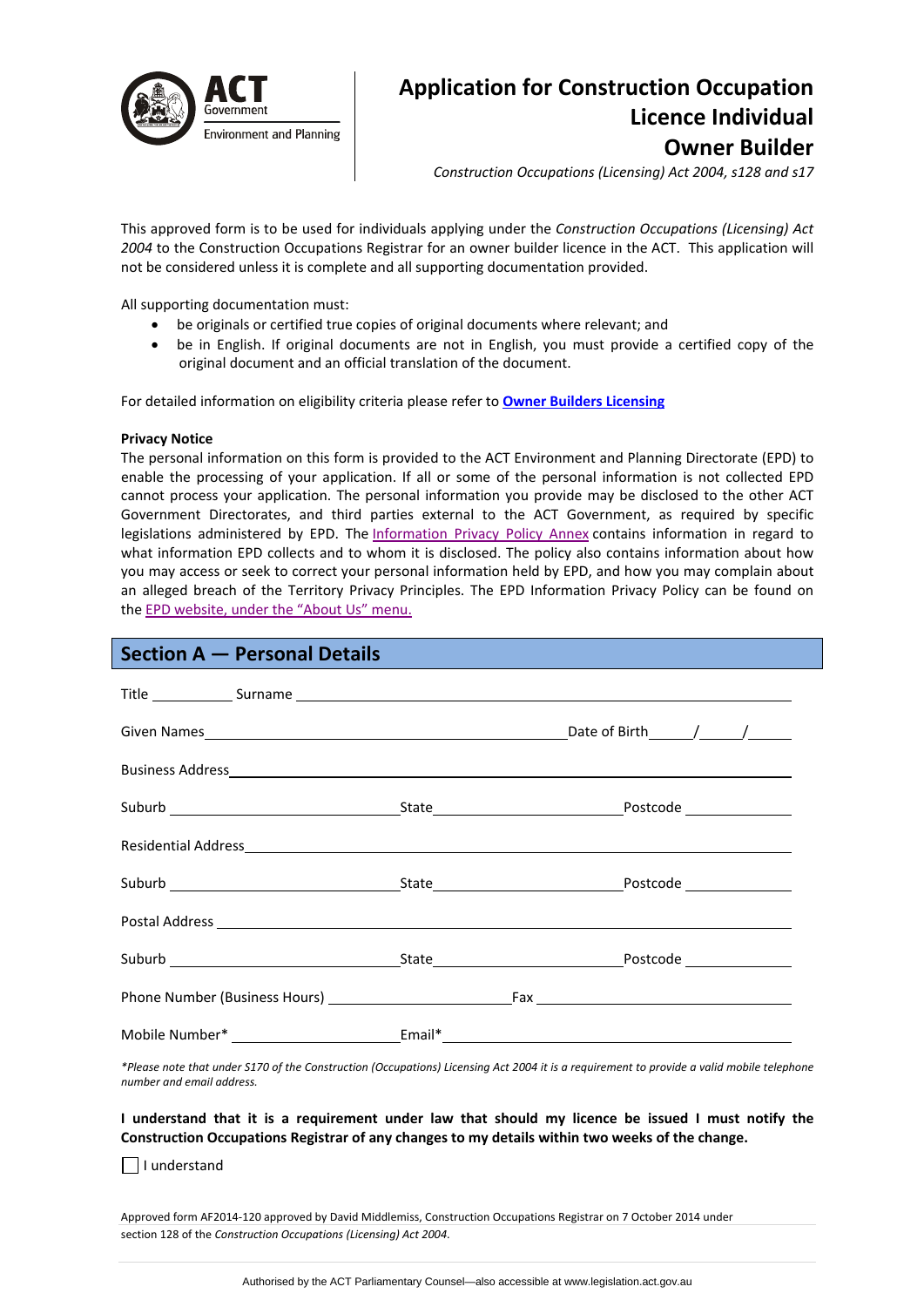## **Section B — Owner Builder**

An Owner Builder licence authorises the licensee to undertake Building Work (other than specialist building work) in relation to a Class 1, 2 or 10a building that is, or is to be, the licensee's main home or ancillary to it.

An Owner Builder licence cannot be issued for demolition work, asbestos removal work or swimming pool construction work.

| Section C - Site Details                 |  |  |  |  |  |  |
|------------------------------------------|--|--|--|--|--|--|
|                                          |  |  |  |  |  |  |
|                                          |  |  |  |  |  |  |
|                                          |  |  |  |  |  |  |
|                                          |  |  |  |  |  |  |
| Section D - Description of Building work |  |  |  |  |  |  |
|                                          |  |  |  |  |  |  |
|                                          |  |  |  |  |  |  |
|                                          |  |  |  |  |  |  |
|                                          |  |  |  |  |  |  |
|                                          |  |  |  |  |  |  |

# **Section E —Appointed Building Certifier and Building Approval Details**

Building Certifier Name: **Building Certifier Name: Commentary Commentary Commentary Commentary Commentary Commentary Commentary Commentary Commentary Commentary Commentary Commentary Commentary Commentary Commentary Comm** 

Building Approval Issue Date:

Please attach a copy of the building approval to this application ensuring that the Building Approval stamp is clear and the type of work being undertaken is clear. A Building Approval must be obtained from a Private Certifier prior to submitting this application.

# **Section F —Evidence of qualifications/eligibility – BCA Class 1 or 2 Dwelling**

Complete this section only if you are applying for an Owner Builder licence to construct a building that is classified as a Class 1 or 2 building under the Building Code of Australia.

## **Requirement**

Requirement Type: An Owner Builder course certificate issued after 1 January 2009, or;

Requirement Type: An ACT Class A, B or C Builder's licence or interstate equivalent.

 $\Box$  Yes  $-$  please attach certified copies of requirements to this application.

 $\Box$  No  $-$  please note that you may not be eligible for a licence.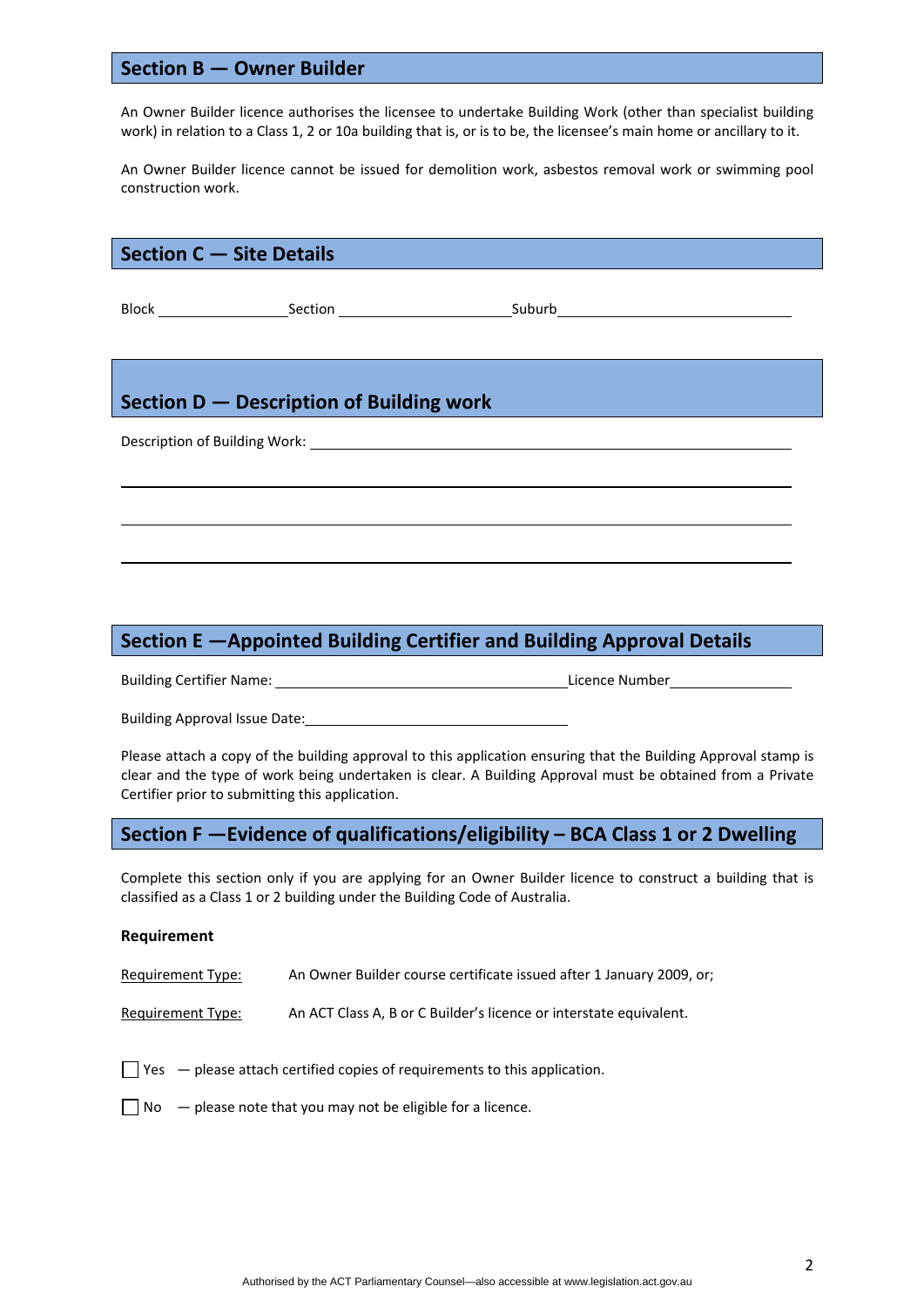# **Section F —Evidence of qualifications/eligibility – BCA Class 10a Structure**

Complete this section only if you are applying for an Owner Builder licence to construct a structure that is classified as a class 10a structure under the Building Code of Australia.

#### **Requirement**

Requirement Type: An Owner Builder course certificate issued after 1 January 2009, or;

Requirement Type: Relevant experience in carrying out building work that satisfies the Construction Occupations Registrar that the applicant is capable of satisfactorily carrying out the building work that is the subject of the owner‐builders licence applicant.

 $\Box$  Yes  $-$  please attach certified copies of requirements to this application.

**1. Are you a lessee of the land where the proposed construction is to take place?**

 $\Box$  No  $-$  please note that you may not be eligible for a licence.

## **Section G — Licence History Declarations**

| l lYes |                                                                                                                                                                                                                                                                |
|--------|----------------------------------------------------------------------------------------------------------------------------------------------------------------------------------------------------------------------------------------------------------------|
|        | $\Box$ No $\Box$ Please note you may not be eligible for a licence only an individual lessee of the land can be<br>issued with an Owner-Builder licence.                                                                                                       |
| 2.     | Have you previously held an Owner Builder licence in the ACT within the last five years?                                                                                                                                                                       |
|        | Yes - You may not be eligible for a licence. Owner Builder licences cannot be issued to an individual<br>who has been granted an Owner Builder licence within the previous five years to making this<br>application unless it was for the same parcel of land. |
| ∣No    |                                                                                                                                                                                                                                                                |

**3. Is the building work in relation to your main home or ancillary to that home?**

 $\Box$  Yes

 $\Box$  No  $\Box$  please note that you may not be eligible for a licence.

## **Section H — Consent and Application Declarations**

I,

*Insert name, address and occupation of person making the declaration*

\_\_\_\_\_\_\_\_\_\_\_\_\_\_\_\_\_\_\_\_\_\_\_\_\_\_\_\_\_\_\_\_\_\_\_\_\_\_\_\_\_\_\_\_\_\_\_\_\_\_\_\_\_\_\_\_\_\_\_\_\_\_\_\_\_\_\_\_\_\_\_\_\_\_\_\_\_\_\_\_\_\_\_\_\_\_\_\_,

make the following declaration**:**

## **1. I declare:**

a) that I make this application to the Construction Occupations Registrar for a construction occupations licence and that all statements, and the Information/documents provided in support of the application, is/are accurate, true and correct.